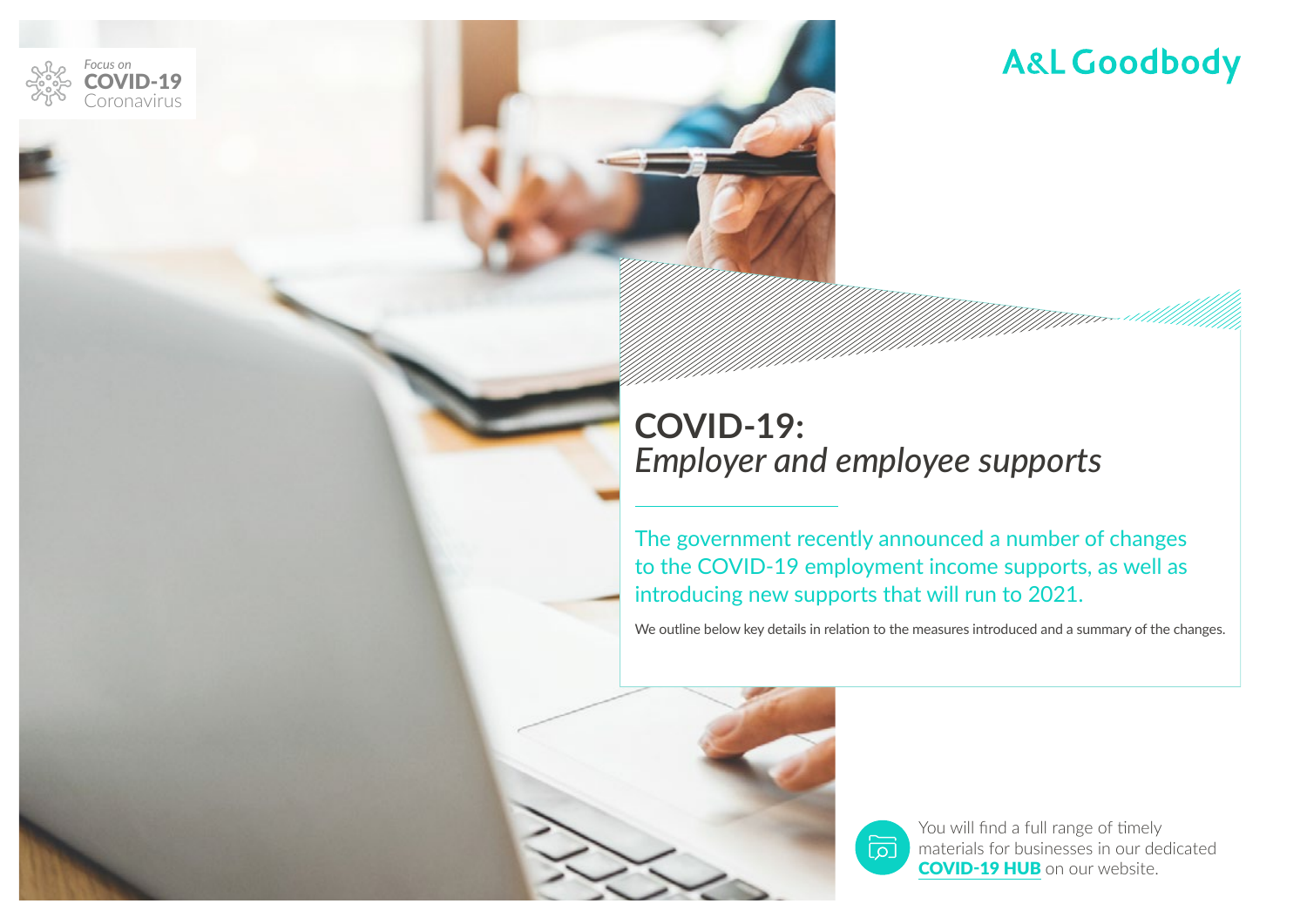2

### COVID-19: Employer and employee supports

### Employment Wage Subsidy Scheme (EWSS)

| The EWSS replaced the Temporary Wage Subsidy Scheme with         |
|------------------------------------------------------------------|
| effect from 1 September 2020. Available to employers who, as a   |
| result of COVID-19, have experienced a 30% reduction in turnover |
| or orders between 1 July and 31 December 2020.                   |
|                                                                  |

The reduction in turnover is relative to:

- $\blacksquare$  the same period in 2019 where the business was In existence prior to 1 July 2019
- the date of commencement to December 2019
- where a business commenced after 1 November 2019, the projected turnover or orders

Employers must undertake a review on the last day of each month to ensure they continue to be eligible for the EWSS – employers who are no longer eligible must deregister with effect from the following day (i.e. the 1st day of the next month)

Certain categories of employees are excluded and safeguards will be included to minimise abuse of the EWSS.

The EWSS will remain in place until 31 March 2021.

#### *Support General Information Amount*

Employers receive a flat rate subsidy for each employee based on their gross weekly wage as follows:

| Employee gross weekly wages | Subsidy payable                        |
|-----------------------------|----------------------------------------|
| less that €151.50           | No subsidy is payable                  |
| Between €151.50 and €202.99 | A subsidy of $£151,50$ is payable      |
| Between €203 and €1462      | A subsidy of $\epsilon$ 203 is payable |
| More than $£1462$           | No subsidy is payable                  |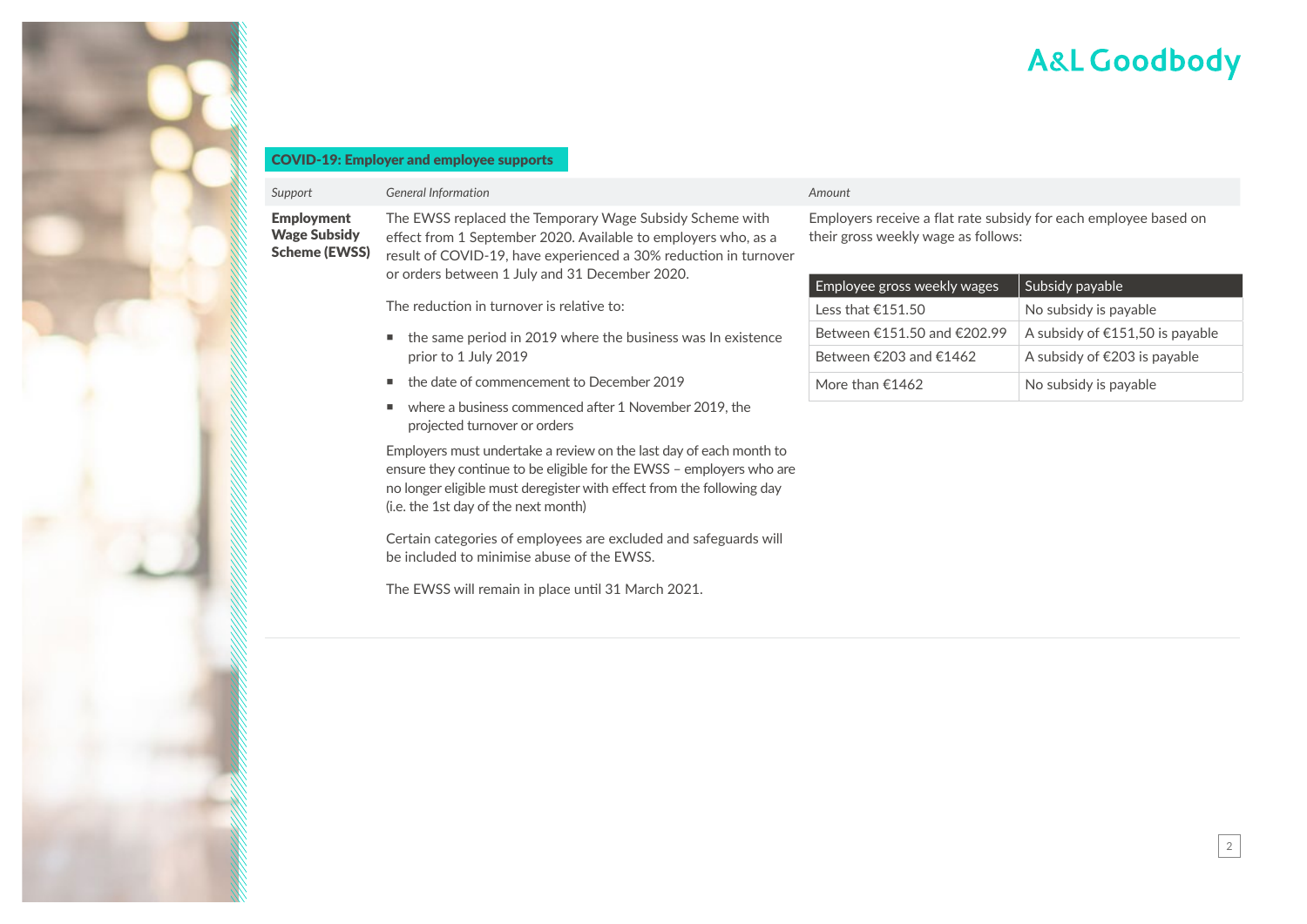### COVID-19: Employer and employee supports

| Support<br>Pandemic<br>Unemployment<br>Payment (PUP) | <b>General Information</b><br>The PUP is available to anyone who registers before 31 December<br>2020 and:<br>is aged between 18 and 66 years old<br>л.<br>is currently living in the Republic of Ireland                                                                                                                                                                                                             | Amount<br>From 17 September 2020 until 31 January the PUP will be paid at<br>three rates depending on how much the individual used to earn as<br>follows - if the employee used to earn:<br>less than €200 per week, the rate of the PUP will be $€203$ per<br>٠<br>week                                                                                                                                                                                                                                                                                                                                                                                             |
|------------------------------------------------------|-----------------------------------------------------------------------------------------------------------------------------------------------------------------------------------------------------------------------------------------------------------------------------------------------------------------------------------------------------------------------------------------------------------------------|----------------------------------------------------------------------------------------------------------------------------------------------------------------------------------------------------------------------------------------------------------------------------------------------------------------------------------------------------------------------------------------------------------------------------------------------------------------------------------------------------------------------------------------------------------------------------------------------------------------------------------------------------------------------|
|                                                      | has lost their job or been temporarily laid off due to the<br>٠<br>COVID-19 pandemic<br>worked in the Republic of Ireland or was a cross border frontier<br>worker<br>is not in receipt of any employment income<br>п.<br>is genuinely seeking work<br>п.<br>The PUP will be in place until April 2021 and changes to the rates of<br>payment take effect on 17 September 2020, 1 February 2021, and 1<br>April 2021. | between €200 and €300 per week, the rate of the PUP will be<br>٠<br>€250 per week<br>over €300 per week, the employee will receive €300 per week<br>٠<br>From 1 February until 28 February 2021 the PUP will be paid at two<br>rates depending on how much the individual used to earn as follows<br>- If the employee used to earn:<br>less than €300 per week, the rate of the PUP will be $€203$ per<br>week<br>over €300 per week, the employee will receive €250 per week<br>٠<br>The PUP will cease on 1 April 2021 and anyone receiving the PUP<br>on that date will need to apply for either Jobseeker's Benefit or<br>Jobseeker's Allowance, as applicable. |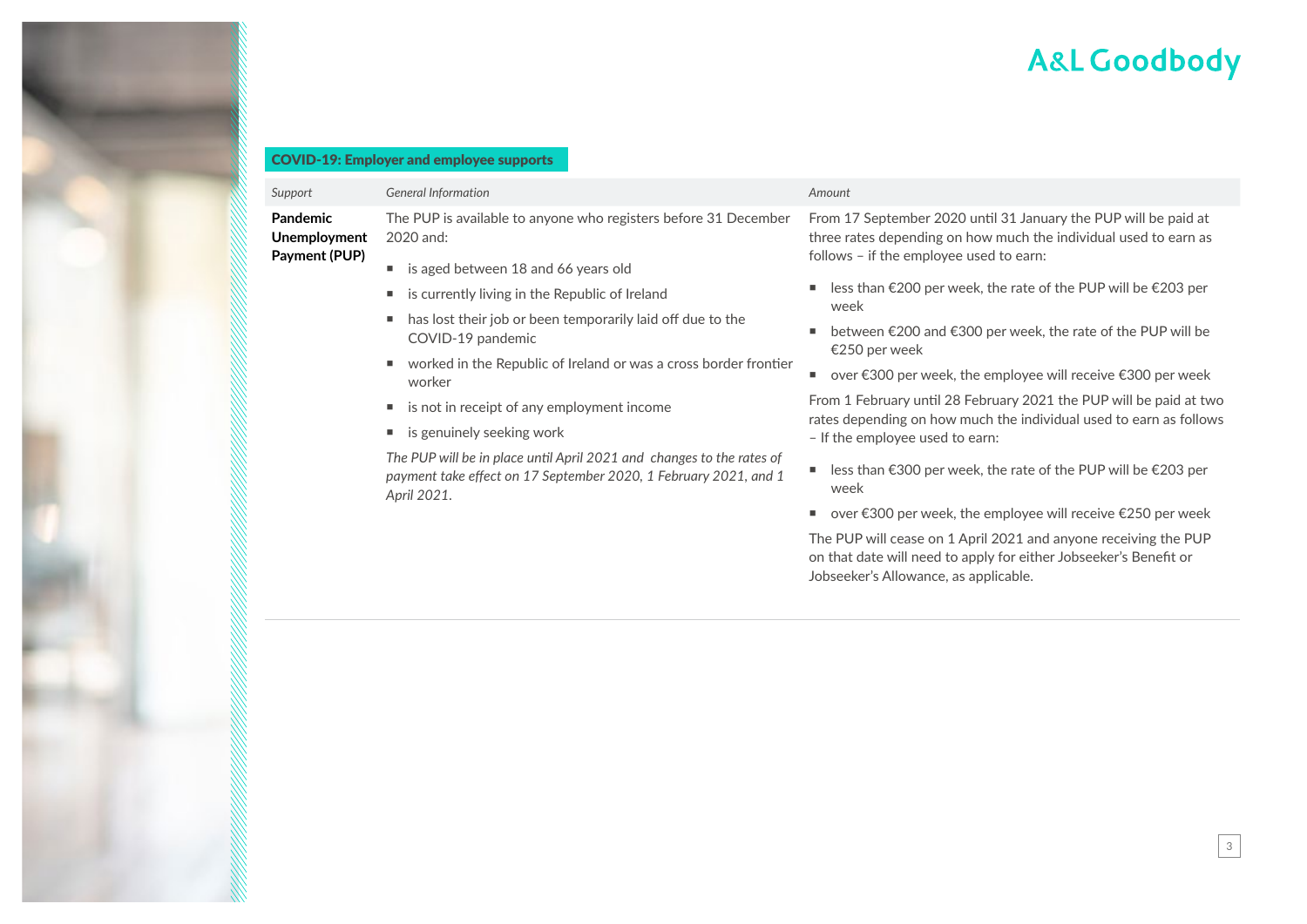4

#### COVID-19: Employer and employee supports

| Support                                            | <b>General Information</b>                                                                                                                                                                                              | <b>Amounts</b>                                                                                                                                                                                                                                |
|----------------------------------------------------|-------------------------------------------------------------------------------------------------------------------------------------------------------------------------------------------------------------------------|-----------------------------------------------------------------------------------------------------------------------------------------------------------------------------------------------------------------------------------------------|
| <b>Short Time</b><br><b>Work Support</b><br>(STWS) | STWS is an income support payment for people who have been<br>temporarily placed on a shorter working week by their employer in<br>respect of the days of work that have been lost.<br>To qualify, an employee must be: | The rate depends on the change in the work pattern. For example,<br>if placed on a three day week having previously worked five the<br>payment will be a maximum of €81.20 representing two fifths of<br>maximum jobseeker's benefit of €203. |
|                                                    | ■ Temporarily working a standard reduced weekly work pattern                                                                                                                                                            |                                                                                                                                                                                                                                               |
|                                                    | ■ Working three days or less per week having previously worked<br>full time                                                                                                                                             |                                                                                                                                                                                                                                               |
|                                                    | $\blacksquare$ Under 66 years of age                                                                                                                                                                                    |                                                                                                                                                                                                                                               |
|                                                    | Be capable of work and be available for full time work<br>٠                                                                                                                                                             |                                                                                                                                                                                                                                               |
|                                                    | Have sufficient social insurance (PRSI) contributions <sup>1</sup> .<br>п.                                                                                                                                              |                                                                                                                                                                                                                                               |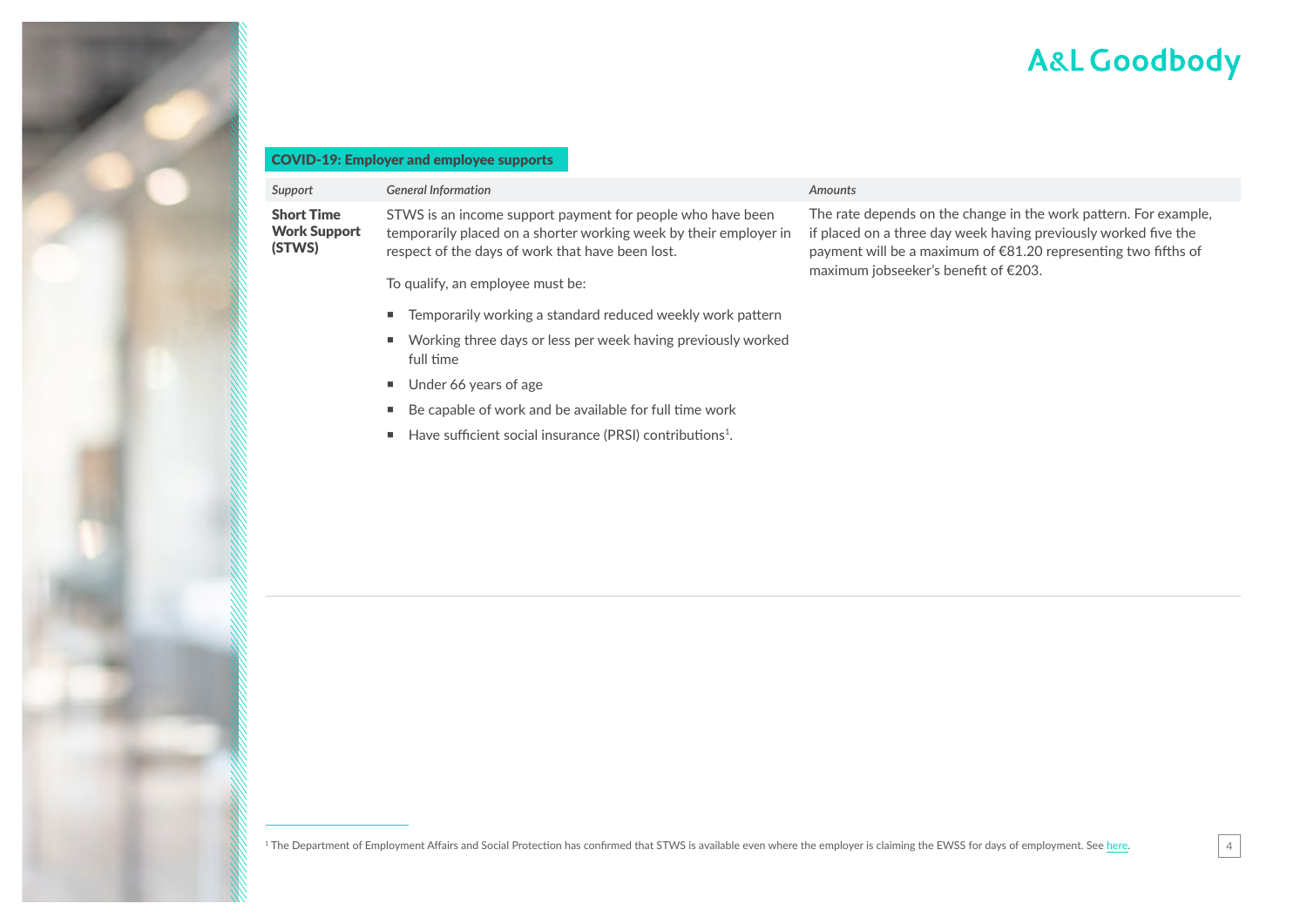#### COVID-19: Employer and employee supports

| Support                                        | <b>General Information</b>                                                                                                                                                                                                            | Amount                                                                                                                                                                                                                                                                     |
|------------------------------------------------|---------------------------------------------------------------------------------------------------------------------------------------------------------------------------------------------------------------------------------------|----------------------------------------------------------------------------------------------------------------------------------------------------------------------------------------------------------------------------------------------------------------------------|
| <b>COVID-19</b><br>Enhanced<br>Illness Benefit | To be eligible for Enhanced Illness Benefit, an individual must be:<br>unable to attend work<br>self-isolating on the instruction of a doctor or the HSE due<br>to being a probable source of infection or diagnosed with<br>COVID-19 | Enhanced Illness Benefit is paid at a flat rate of €350 and is paid for:<br>a maximum of two weeks where a person is self-isolating due to<br>٠<br>being a probable source of infection<br>a maximum of 10 weeks if a person has been diagnosed with<br>٠<br>$COVID-192$ . |
|                                                | confined to their home or a medical facility<br>The normal six day waiting period for Illness Benefit does not apply<br>to the Enhanced Illness Benefit.                                                                              |                                                                                                                                                                                                                                                                            |

The Enhanced Illness Benefit will be in place until 31 March 2021.

<sup>2</sup> If a person has been certified for less than 10 weeks, they will be paid for the duration of their certificate.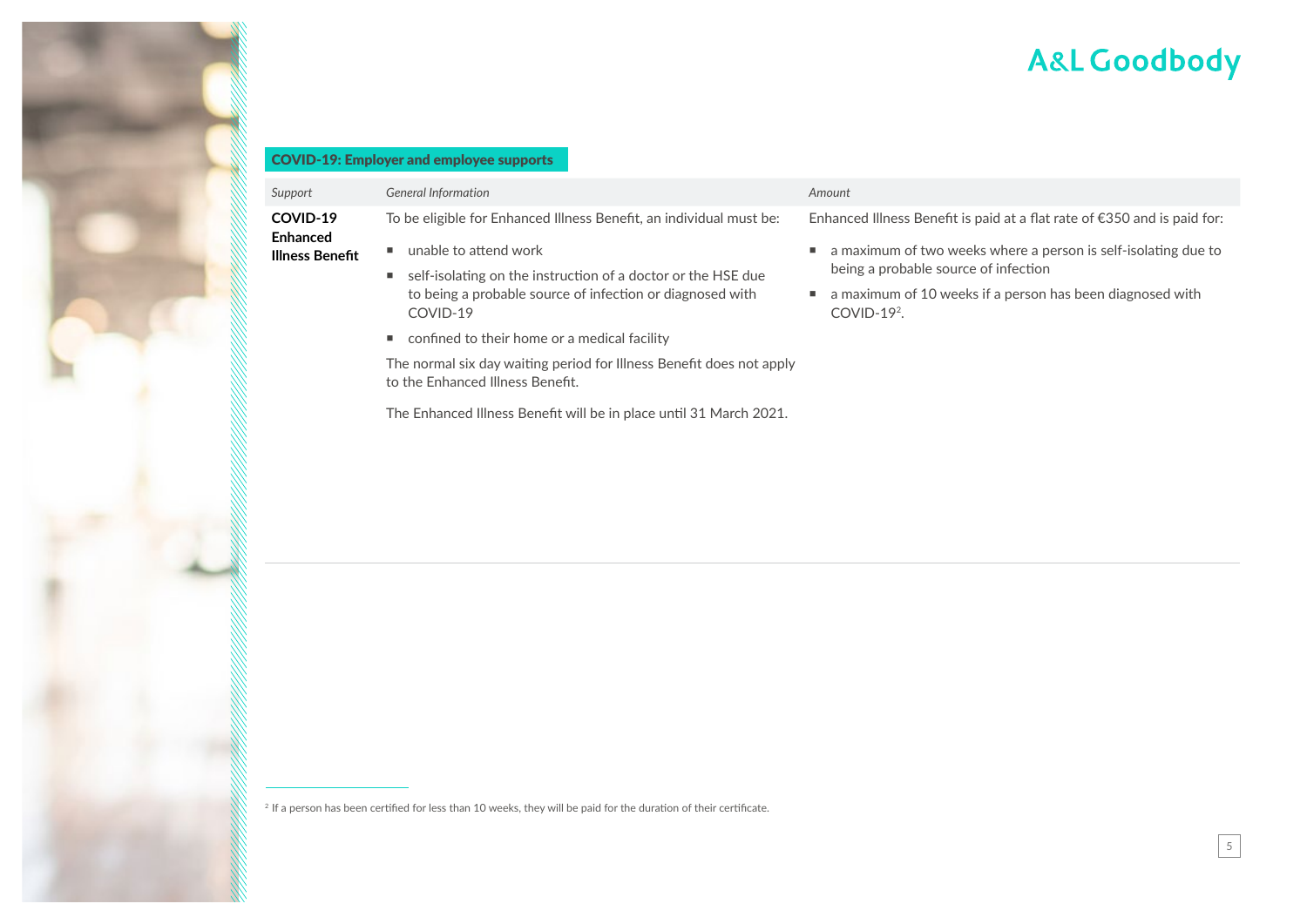#### COVID-19: Employer and employee supports

#### **Support General Information**

Announced in the July Stimulus Package<sup>3</sup>

Other Measures and Supports The government has announced a number of further measures in the July Stimulus Package aimed at assisting the economic recovery or Ireland in the wake of the COVID-19 pandemic. These include:

- an extension of the Restart Grant for Enterprises to a broader base of SMEs and expanded by €300m, bringing the total funding to €500m. The payment level is also being increased to €25,000
- all businesses (subject to some limited exceptions), will be granted a waiver of commercial rates for the six months to end-September 2020
- the €2bn COVID-19 Credit Guarantee Scheme will see government provide an 80% guarantee for a wide range of credit products from €10,000 to €1m up to a maximum term of six years
- a package of liquidity and enterprise investment measures worth €55m will be put in place to support small and micro companies
- the expansion of the Future Growth Loan Scheme from €200m to €500m, so businesses with up to 499 employees can invest for the longer-term at competitive rates
- €10m to be provided to support businesses engaging in green research, development and innovation, capital investment, and capacity building, through the first phase of a new Green Enterprise Fund
- a €200m investment in training and education, skills development, work placement schemes, recruitment subsidies, and job search and assistance measures to help those who have lost their jobs find a new one, retrain, or develop new skills, in particular for emerging growth sectors. This will include:
	- $\degree$  10,000 extra places for work placement and experience programmes / Youth Employment Support Scheme
	- $\dot{p}$  12,500 extra places for the training support grant and an increase from  $\epsilon$ 500 to  $\epsilon$ 1000
	- ҉ enhanced JobsPlus recruitment subsidies paid to employers to create an estimated 8,000 new hires from the Live Register
	- » 3,000 extra places on State Employment Schemes, such as Community Employment and Tús
	- » Back to Education Allowance extended to those who received COVID-19 Pandemic Unemployment Payment
	- » additional support for jobseekers to start a new business will be available with the Back to Work Enterprise Allowance
	- » a €2,000 apprentice hire payment to support employers in taking on new apprentices in 2020 under a new Apprenticeship Incentivisation Scheme

Further information about government supports for COVID-19 impacted businesses can be found [here.](https://dbei.gov.ie/en/What-We-Do/Supports-for-SMEs/COVID-19-supports/)